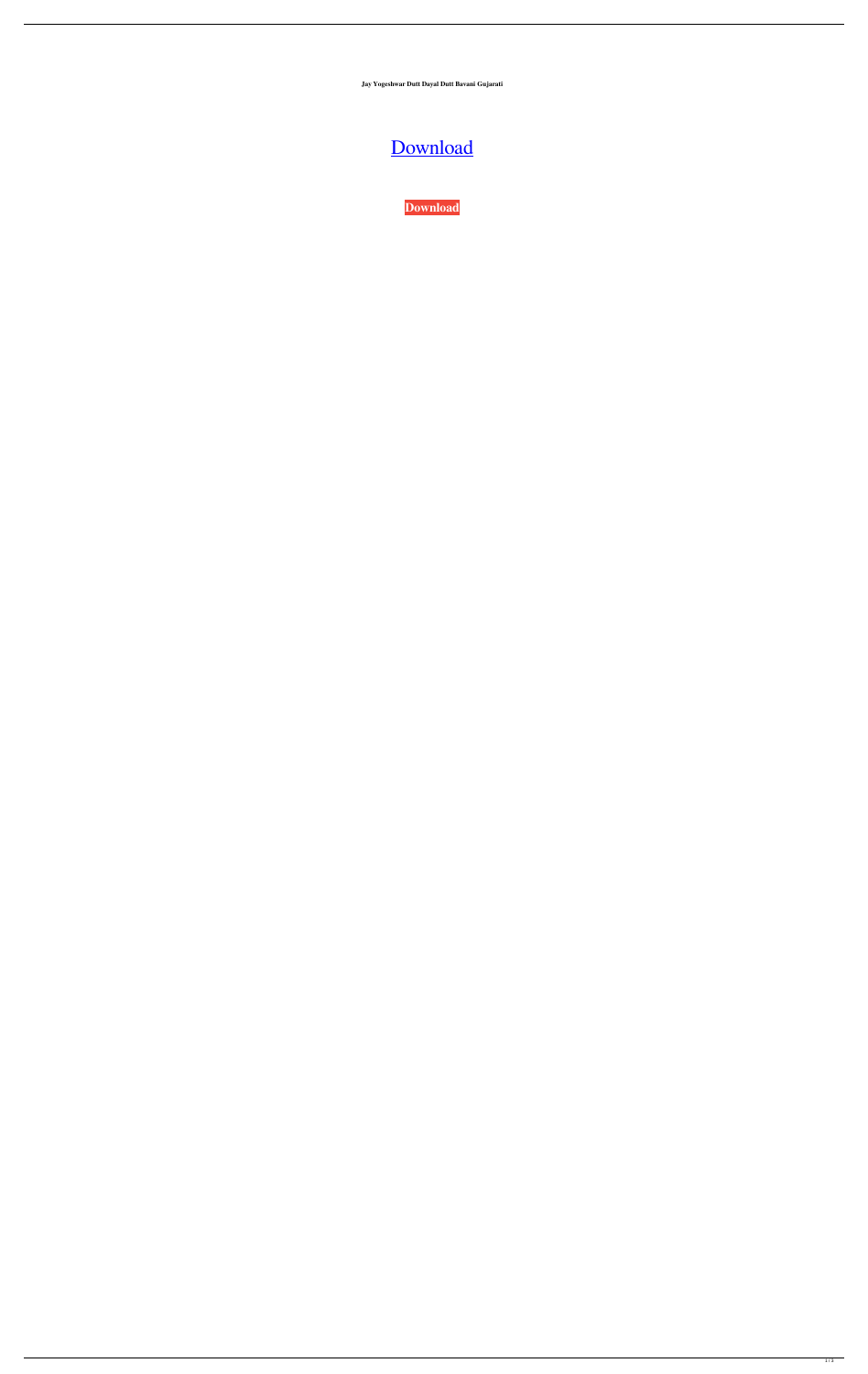Maharaj roop was replaced with Aradhya roop. The film was released on 20 January. Saif Ali Khan is costarred with his girlfriend Amrita Arora. Gujarati Film songs References Category:2016 films Category:Indian films Category:Gujarati-language films Category:2010s Punjabi-language filmsThe present invention relates to a method of preparing a pyrroloindoline compound which is useful as a pharmaceutical drug, an intermediate for preparing the compound, a method of preparing the intermediate and a pharmaceutical composition comprising the intermediate and/or the pyrroloindoline compound. It is known that a pyrroloindoline compound having an anti-tumor activity, namely, lonidamine, as shown in formula (A) below, may be prepared by the process, which comprises reacting 1-(1-nitro-2-pyridinyl)-2-propanol with acetonitrile to give a 2-hydroxy-3-ketopyridine compound, nitrating the 2-hydroxy-3-ketopyridine compound, reducing the nitro group and hydrolyzing the oxime derivative thus formed. ##STR2## However, in the prior art processes, there have been the defects that 1) the conversion rate is low, 2) a large number of by-products are formed, 3) the reaction is a batchwise process requiring much labor and much time, and 4) an expensive solvent is used in a large amount. Recently, as a new method for obtaining a 2-hydroxy-3-ketopyridine compound, a method comprising producing a 2-hydroxy-3-ketopyridine compound by reacting 2-amino-1-nitro-2-propanol with sodium hydrogencarbonate is disclosed (Japanese Laid-open Patent Publication No. Hei 7-187778). However, this method requires a high temperature reaction in an alkaline solution. Therefore, the method is not suitable for an industrial production of the 2-hydroxy-3-ketopyridine compound.="staticTextPointer" name="staticText5"> Alignment: